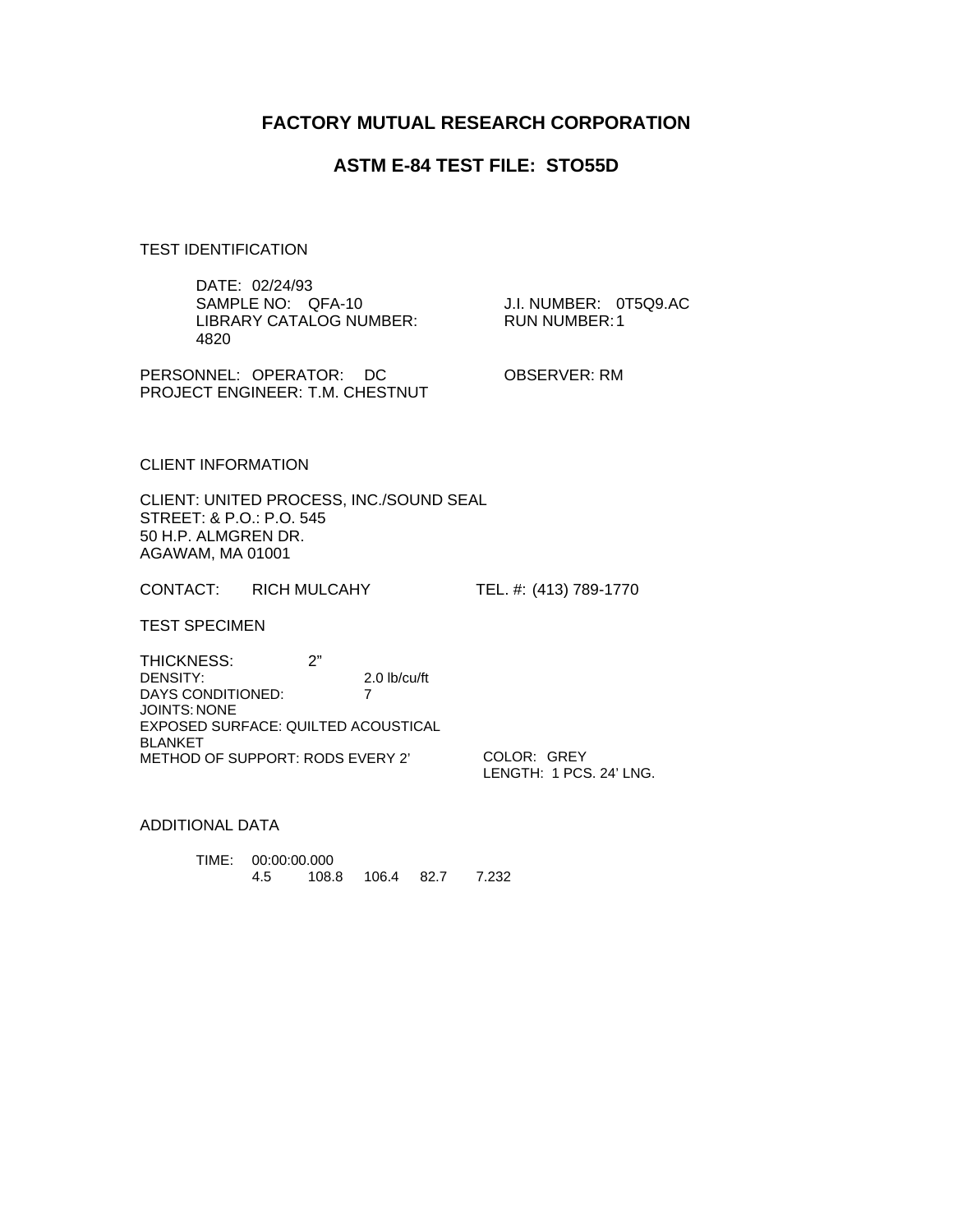### **TEST NAME: STO55D**

#### TEST RESULTS

FLAME SPREAD INDEX: 17.66 MAXIMUM FLAME SPREAD DISTANCE: 8.0 MV-MIN:21 SMOKE DENSITY INDEX: 22.75

MIN-FT: 34.29 TIME: 00:20 RED OAK MV-MIN: . .894

### **OBSERVATIONS**

---DURING TEST--- TIME OF MATERIAL IGNITION: 5 SEC. DELAMINATION: 0 SAGGING: 0 FALLOUT: 0 BURNING AT FLOOR, TIME: 0 BURNING AT FLOOR, DISTANCE: 0'

---AFTER TEST--- CHAR, LENGTH: 4' DEPTH OF CHAR: 0 CRACKING: 0'

The material tested is not manufactured under the factory mutual follow-up inspection and reexamination program; Therefore, the manufacturer can not use the Factory Mutual name for marking or advertising the material.

The product is not approved, unless separately listed in the Factory Mutual Approval Guide for specific end-use application.

Caution: these numerical flame spread and smoke density values are not intended to reflect the hazards presented by this or any material under actual fire conditions.

The products of combustion were not analyzed nor is it required by the ASTM E-84 method.

The ASTM E-84 Test Method subjects materials to limited fire conditions when tested in a horizontal ceiling application. The test results may not indicate the material's actual burning characteristics when field installed in a vertical position.

Also, the sample mounting prescribed in this test method may not produce a fire behavior representative of actual building fires.

O.M. Chestus